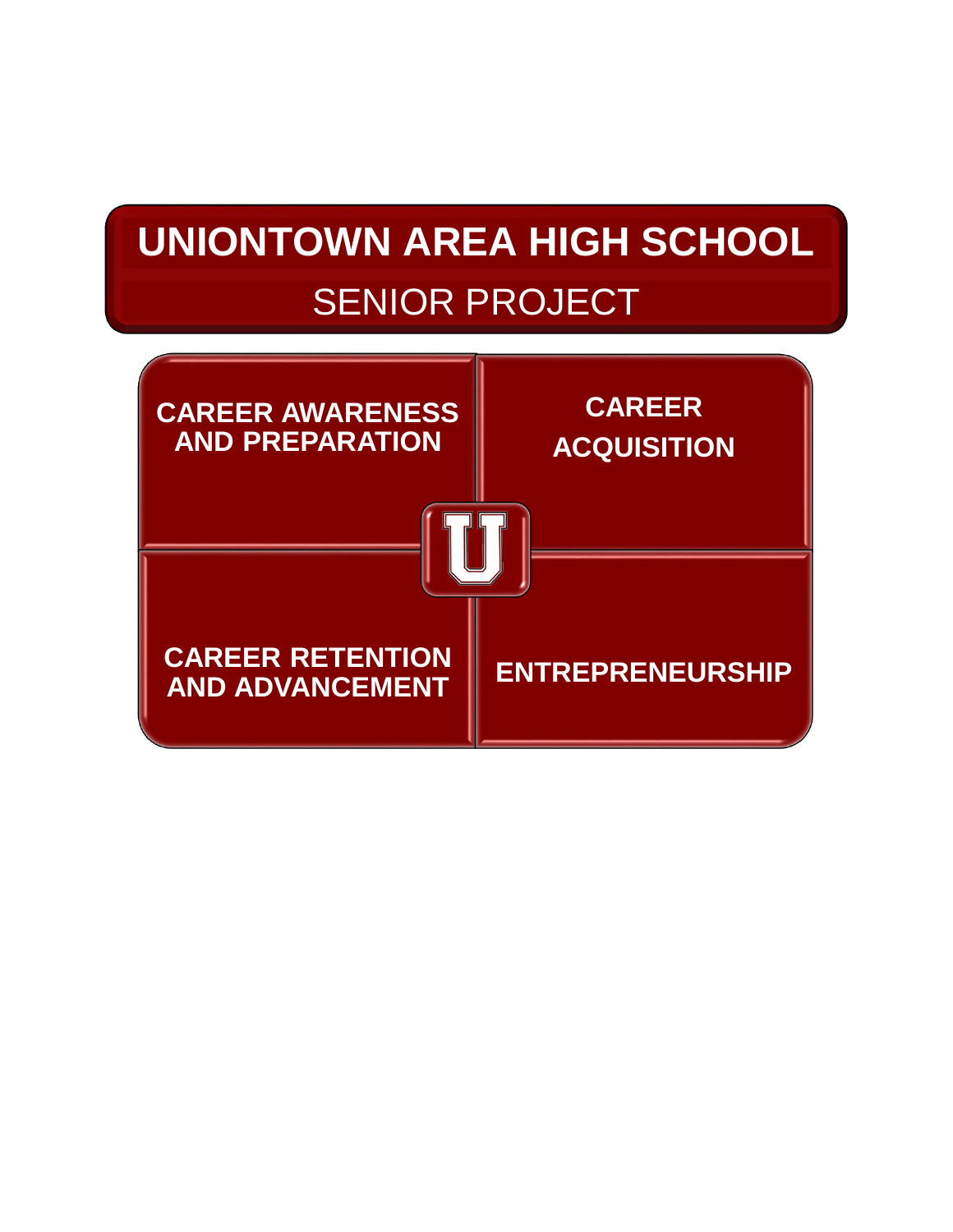### **UAHS Senior Project**

Introduction

### For parents, guardians, and staff:

*The Career Education and Work Standards, Chapter 4 of Title 22, are part of the State Board of Education's regulations of required education for all students in Pennsylvania. The Career Education and Work Standards address four areas of knowledge: Career Awareness and Preparation, Career Acquisition (Getting a Job), Career Retention and Advancement, and Entrepreneurship.*

### For students

*The purpose of the UAHS Senior Project is to help students gain an understanding of their interests, skills, passions, and values as they think about their future. Throughout their high school career, UAHS students will work to build a career portfolio that provides the tools that they will need to prepare for their future. The project includes self-assessment, research, career acquisition activities, and culminates in a presentation. The UAHS Senior Project is a Uniontown Area School District graduation requirement.*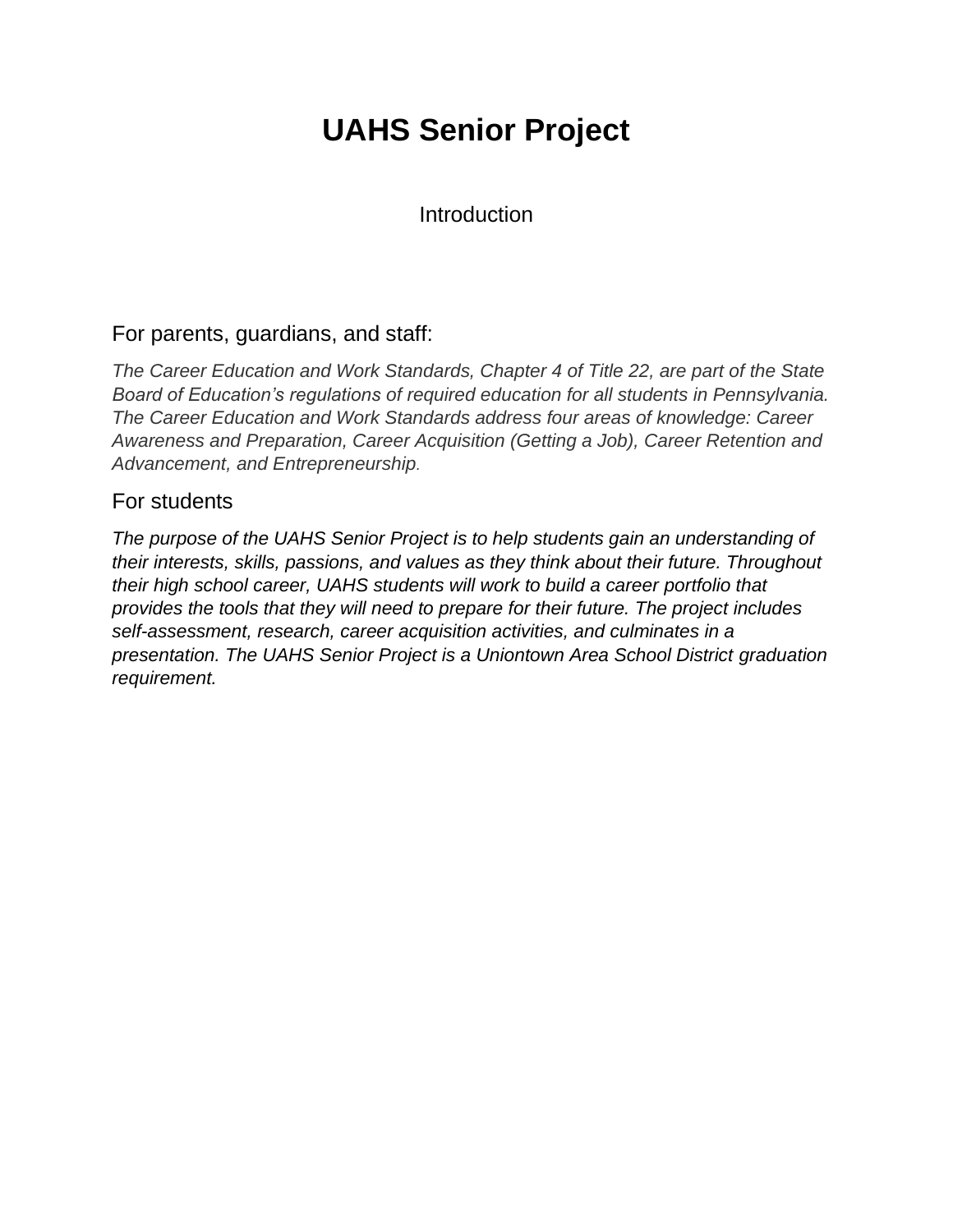## $\mathbf{S}^{\text{\tiny{TH}}}$  Grade

*As freshman, UAHS students will work to self-assess and gain knowledge of their abilities. They will also complete an academic and career plan.* 

| 9 <sup>th</sup> Grade               |                        |                                             |
|-------------------------------------|------------------------|---------------------------------------------|
| <b>Evidence</b>                     | <b>Career Standard</b> | Course                                      |
| <b>Quick Assessment*</b>            | 13.1                   |                                             |
| <b>Interest Profiler*</b>           | 13.1                   |                                             |
| <b>Work Importance Profiler*</b>    | 13.1                   | Academic Civics and Honors Civics           |
| <b>Skills Profiler*</b>             | 13.1                   |                                             |
| <b>Budget Your Life*</b>            | 13.3                   |                                             |
| <b>FCCTI Classroom Presentation</b> | 13.2                   | Academic English 9, Language Arts 9,        |
| <b>Reflection</b>                   |                        | General English 9, and Honors English 9     |
| 9 <sup>th</sup> Grade Academic and  | 13.1                   | Guidance directed discussion in Academic    |
| <b>Career Plan</b>                  |                        | English 9, Language Arts 9, General English |
|                                     |                        | 9, or Honors English 9                      |

| <b>Activity</b>                    | <b>Description</b>                                                                                                                                                                                                |
|------------------------------------|-------------------------------------------------------------------------------------------------------------------------------------------------------------------------------------------------------------------|
| Quick Assessment*                  | Explore jobs that best match your personality. Are you realistic,<br>investigative, artistic, social, enterprising, or conventional? Find out<br>with this quick assessment.                                      |
| Interest Profiler*                 | Discover what your interests are, and how they relate to the world of<br>work. The Interest Profiler helps you decide what kinds of<br>occupations and jobs you might want to explore based on your<br>interests. |
| Work Importance Profiler*          | What's important to you in a job? Discover how much you value<br>achievement, independence, recognition, relationships, support, and<br>working conditions in a job. Get a list of jobs that reflect your values. |
| Skills Profiler*                   | What skills have you acquired through your jobs and other activities?<br>The Skills Profiler can help you explore occupations that require your<br>skillset.                                                      |
| Budget Your Life*                  | How much money will you need to support your lifestyle, and which<br>occupations will enable you lead the life you want? Developing a<br>budget can help you explore these options.                               |
| <b>FCCTI Classroom</b>             | Representatives from the Fayette County Career and Technical                                                                                                                                                      |
| <b>Presentation Reflection</b>     | Institute present vocational options that are available to students.<br>Students will complete a reflection form following the FCCTI<br>presentation.                                                             |
| 9 <sup>th</sup> Grade Academic and | Complete a plan that includes interests, activities, academics, and                                                                                                                                               |
| Career Plan                        | goals.                                                                                                                                                                                                            |

\*Activity to be completed on the PA Career Zone website. <https://www.pacareerzone.org/>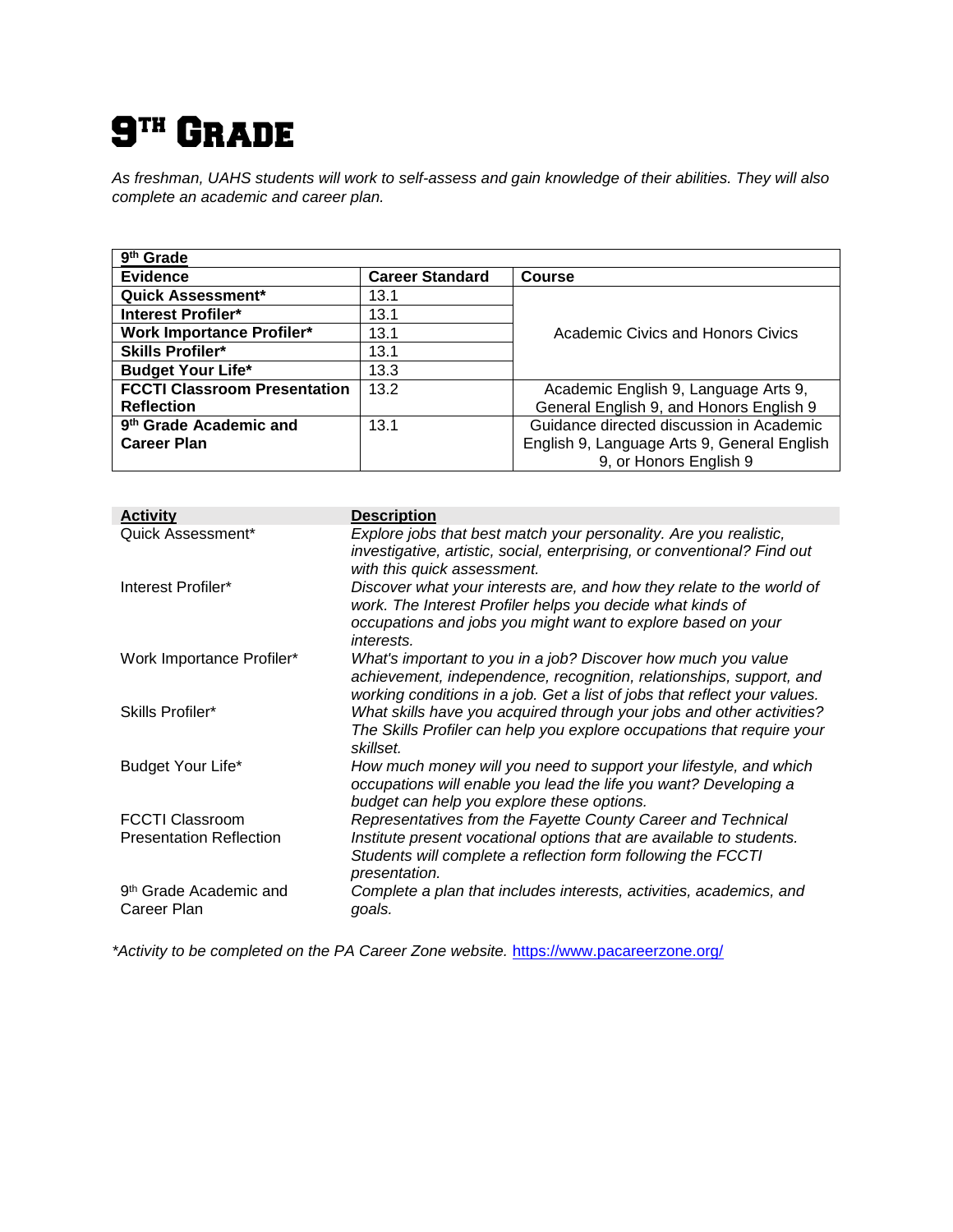|      | Name                                                                                                   |
|------|--------------------------------------------------------------------------------------------------------|
| Date |                                                                                                        |
|      | Directions: After participating in the FCCTI classroom<br>presentation, complete the reflection below. |
|      | What are three things you learned about FCCTI<br>today?                                                |
|      | 1.                                                                                                     |
|      | 2.                                                                                                     |
|      | 3.                                                                                                     |
|      | What are two things about FCCTI that interested you<br>and you'd like to learn more about?<br>1.<br>2. |
|      | What is one question that you have about FCCTI?<br>1.                                                  |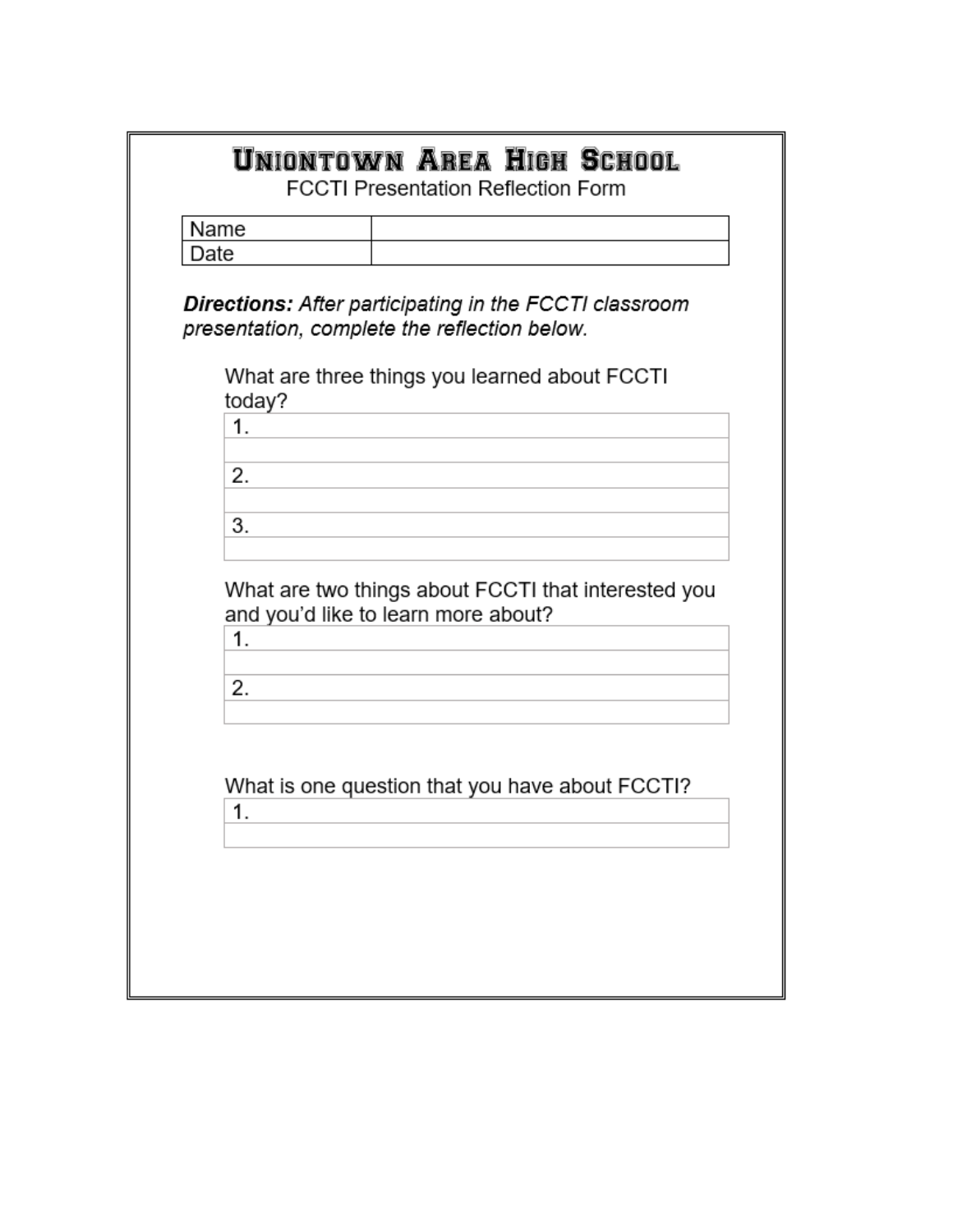| <b>UAHS 9TH GRADE</b><br>Academic and Career Plan                                                                                          | Student: <u>www.community.com</u>                                               |  |
|--------------------------------------------------------------------------------------------------------------------------------------------|---------------------------------------------------------------------------------|--|
| Interests                                                                                                                                  |                                                                                 |  |
| My current interests/hobbies are:<br>1. <u>___________________</u> _____<br>$\frac{2}{3}$ .                                                | Activities/Clubs/Sports that I would like to be involved in:<br>$\frac{2}{3}$ . |  |
| My current career interests are:<br>1. <u>____________________</u> _____<br>$\frac{2}{3}$ .                                                | Next year I plan to:<br>Attend UAHS full-time<br>Attend UAHS and FCCTI          |  |
| Academics                                                                                                                                  |                                                                                 |  |
| Courses I plan to schedule for next year:<br><b>Mathematics</b><br>Language Arts<br>Science<br><b>Social Studies</b>                       | Electives that I am interested in scheduling:                                   |  |
| Goals                                                                                                                                      |                                                                                 |  |
| Starting today, my short term goal is to:<br>In one month, one of my goals is to:<br>By the end of the school year, one of my goals is to: |                                                                                 |  |
|                                                                                                                                            |                                                                                 |  |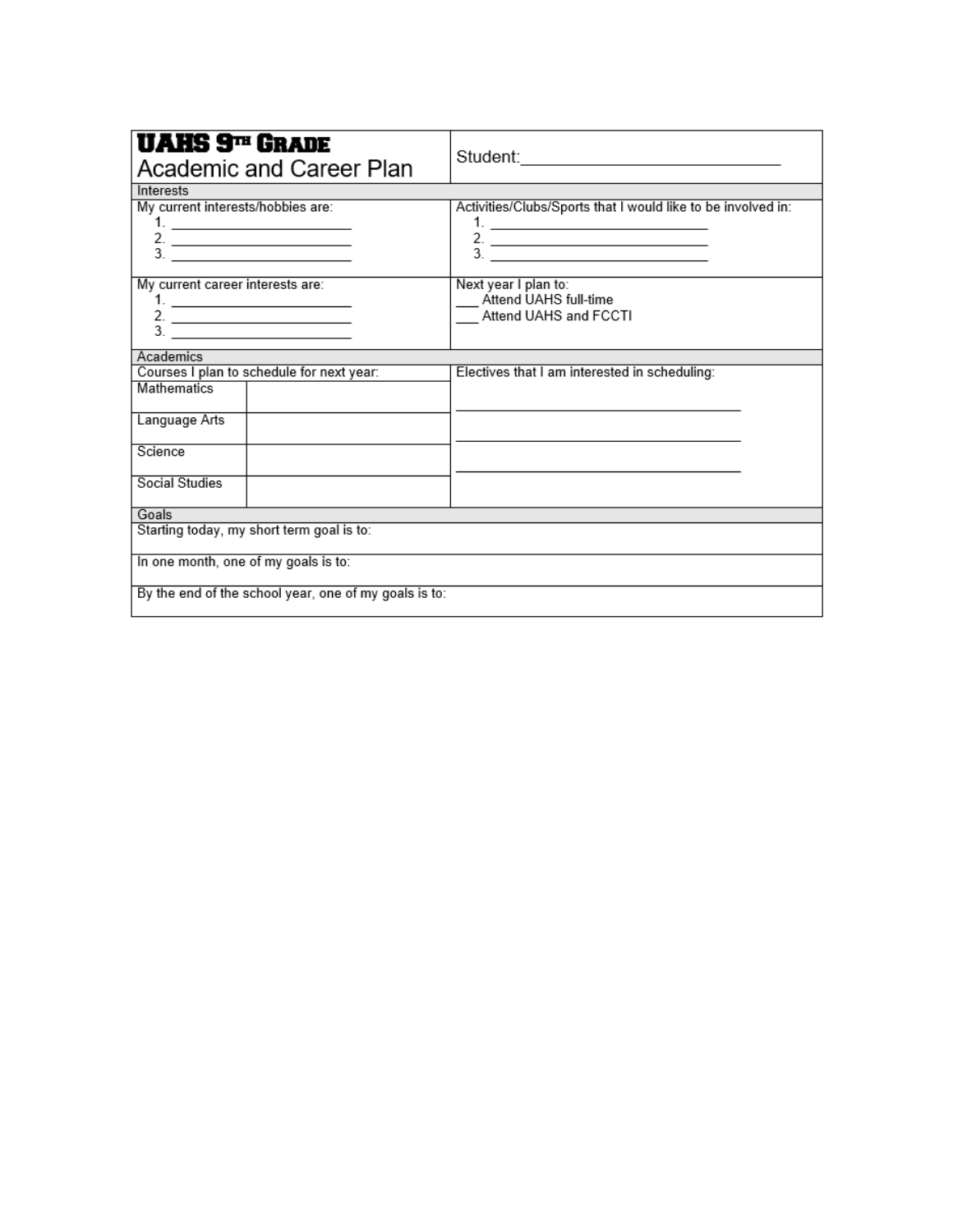# 10<sup>th</sup> Grade

*As sophomores, UAHS students will decide which career they would like to explore and acquire knowledge of entrepreneurship. They will also complete an academic and career plan.*

| 10 <sup>th</sup> Grade                                    |                        |                                                                              |
|-----------------------------------------------------------|------------------------|------------------------------------------------------------------------------|
| <b>Evidence</b>                                           | <b>Career Standard</b> | <b>Course</b>                                                                |
| Letter of Intent                                          | 13.1                   | Academic English 10, Honors English 10                                       |
| <b>Entrepreneurship Lesson</b><br>"Scavenger Hunt"        | 13.4                   | World History, Honors World History, VT<br><b>World History</b>              |
| 10 <sup>th</sup> Grade Academic and<br><b>Career Plan</b> | 13.1                   | Guidance directed discussion in Academic<br>English 10 or Honors English 10. |

| <b>Activity</b>                                    | <b>Description</b>                                                                     |
|----------------------------------------------------|----------------------------------------------------------------------------------------|
| Letter of Intent                                   | Write a letter of intent pertaining to the career experience that they<br>have chosen. |
| Entrepreneurship Lesson<br>"Scavenger Hunt"        | Engagement in a classroom lesson and activities related to<br>entrepreneurship.        |
|                                                    | Main Site<br>http://www.eiu.edu/youtheducators/thinkingacts.php                        |
|                                                    | Activity                                                                               |
|                                                    | http://www.eiu.edu/youtheducators/entrepreneur scavenger hunt.pdf                      |
| 10 <sup>th</sup> Grade Academic and<br>Career Plan | Complete a plan that includes interests, activities, academics, and<br>goals.          |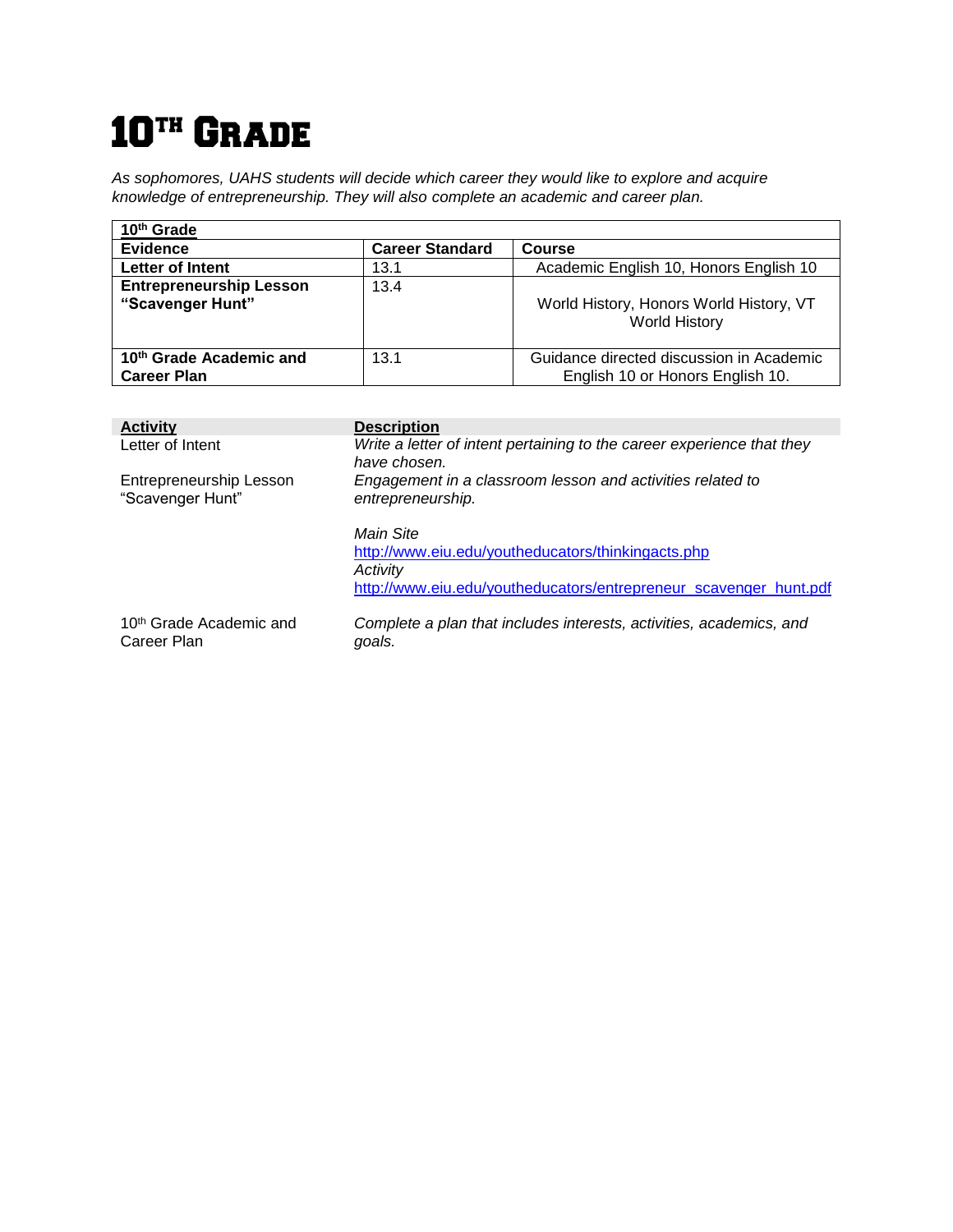#### **UAHS Senior Project**



#### **Letter of Intent Format**

Student's Street Address Student's City, PA, Zip Code Current Date

Project Coordinators: (Chose either Mrs. Baker, Mr. Brown) Uniontown Area High School 146 E. Fayette Street Uniontown, PA 15401

Dear *(Coordinator):*

*(In paragraph 1, explain the following points in detail)*

- 1. Describe the career experience you have chosen to do.
- 2. Explain any prior knowledge you have in this area.
- 3. Provide a detailed plan on how you plan to accomplish this task and complete your 15 hour requirement.
- 4. Describe how this is a learning challenge for you.

#### *(Copy this for paragraph 2)*

I do understand that the penalty for plagiarizing any aspect of the career experience and/or cheating in any way will be an automatic failure for my senior project, which would also result in failure to graduate. I also understand that all deadlines must be met either on or before the specific date; missed deadlines will result in a grade reduction.

*(Before your project will be accepted you must find a career experience supervisor to oversee and verify your career experience duties. Please type the following statement and have your supervisor sign to assume responsibilities of your Senior Project Career Experience.)*

*(Copy this for paragraph 3.)*

I have accepted the mentor position and understand that I will be responsible for ensuring that the student completes a satisfactory career experience.

*(Name \_\_\_\_\_\_\_\_\_\_\_\_\_\_\_\_\_\_\_\_\_\_\_\_\_\_\_\_\_\_\_\_\_\_\_ Contact number\_\_\_\_\_\_\_\_\_\_\_\_\_\_\_\_\_\_\_\_\_\_\_\_\_* 

*(In paragraph 4, thank the reader for considering your project.)*

*Sincerely,* 

*(Leave four spaces and sign your name here in black ink)*

*Type your name*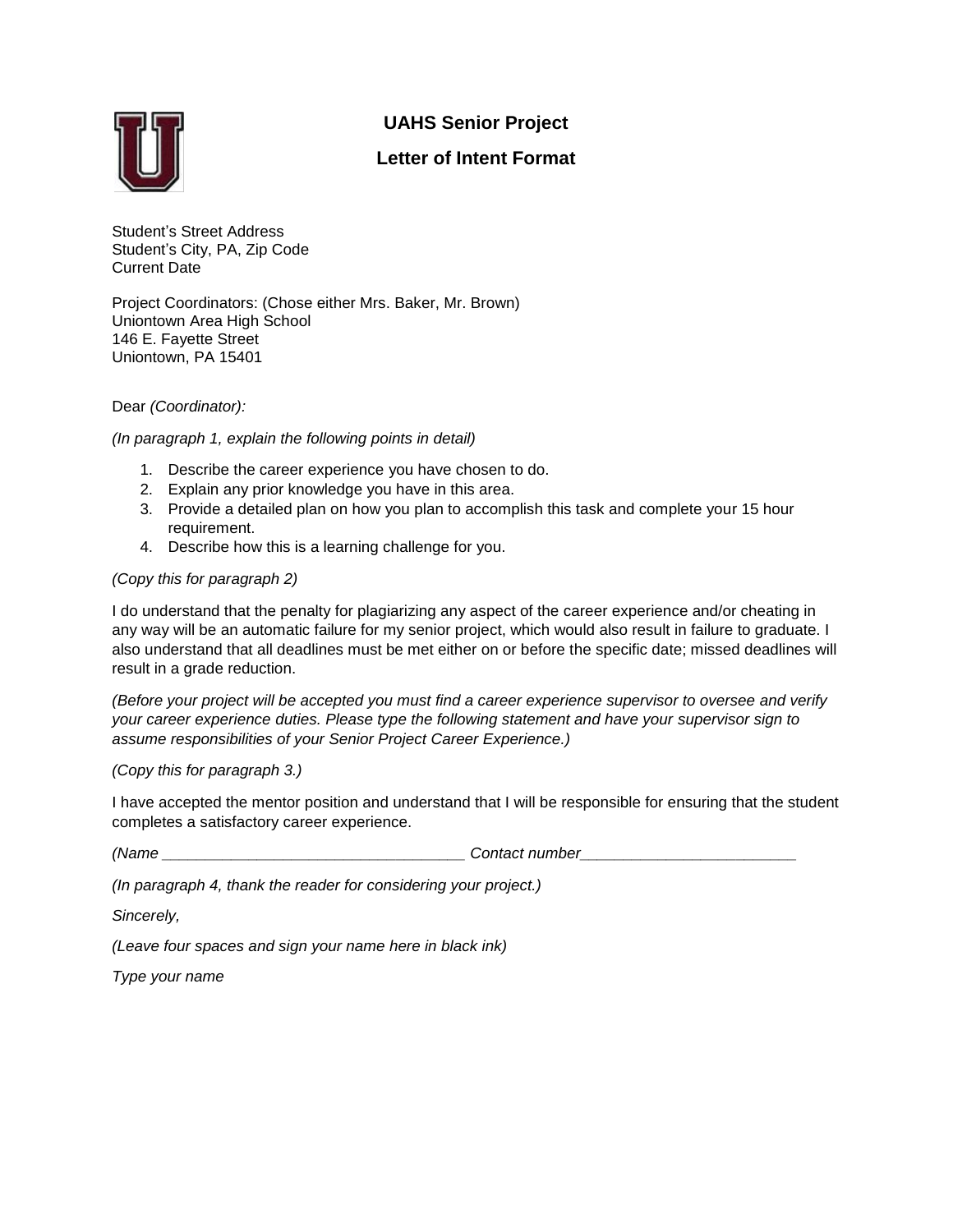|           | <b>UAHS Senior Project</b><br><b>Letter of Intent Approval Form</b>         |
|-----------|-----------------------------------------------------------------------------|
|           |                                                                             |
|           |                                                                             |
|           |                                                                             |
|           | Your Career Experience has been                                             |
| Approved. | Denied. Please submit a new Letter of Intent by __________________________. |

#### **As you complete this portion of your senior project, please keep in mind the following**:

- You are representing yourself and Uniontown Area High School. Please maintain a professional attitude during this experience.
- Reflect on what you've learned by completing the Career Experience Log. (*required*)
- Please have the supervisor verify your participation by signing the Log. (*required*)
- The Career Experience must be complete by the last day of the third marking period of your junior year.
- Once complete, turn your *Signed* Career Experience Log into your guidance counselor.

#### **Looking ahead…**

• In 12<sup>th</sup> grade, your senior project will culminate with an oral presentation. During your presentation, you should be prepared to answer questions about this career experience. You may want to take additional notes in order to remember any important details about the experience. Although not required, you may take pictures or include visual aids if you feel these items enhance your presentation. Please get permission from your supervisor before taking any pictures or printed materials from the site.

| Reviewed by: |  |  |  |
|--------------|--|--|--|
|--------------|--|--|--|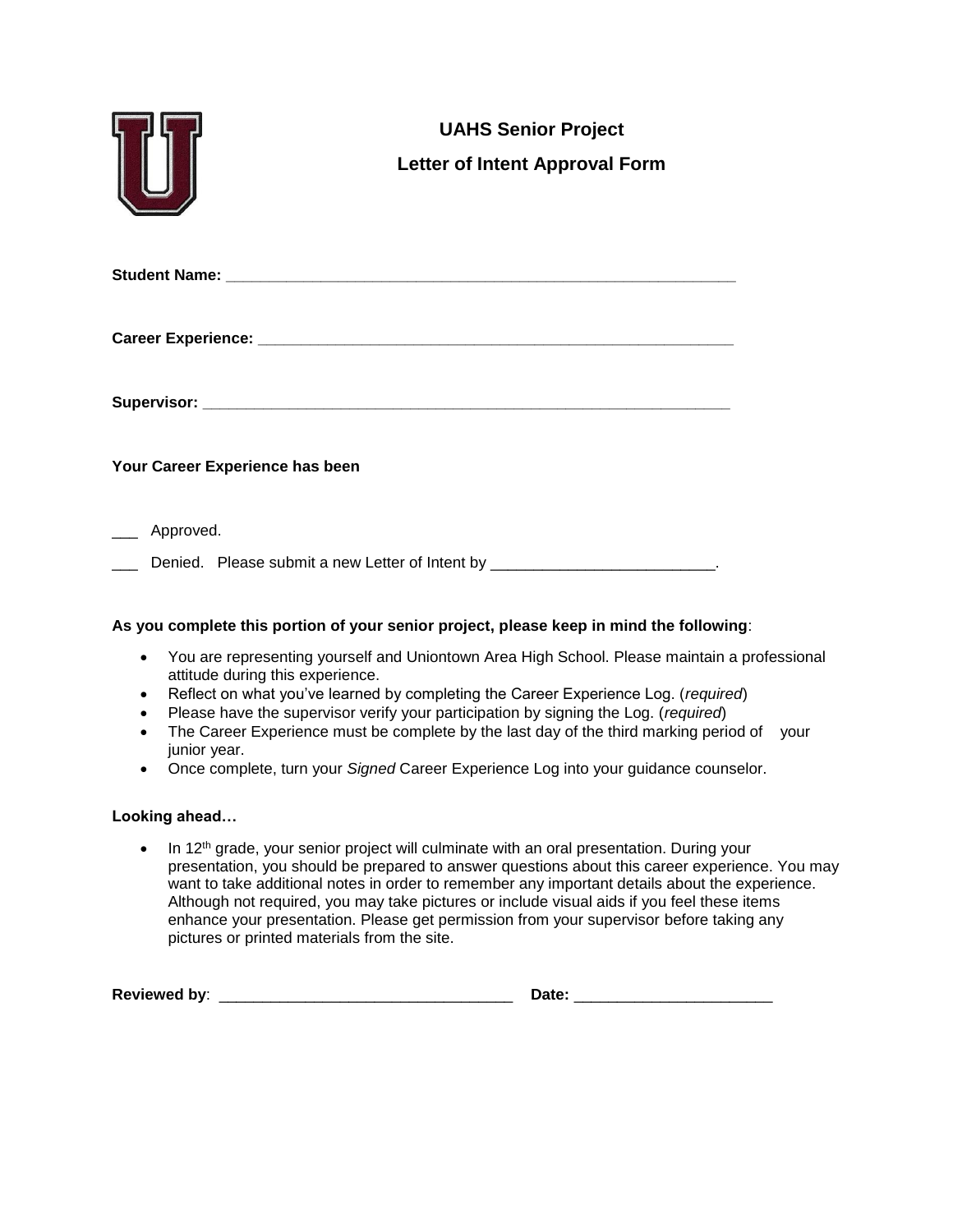| <b>UAHS 10TH GRADE</b><br>Academic and Career Plan                                          | Student: <u>www.community.com</u>                                                                              |  |
|---------------------------------------------------------------------------------------------|----------------------------------------------------------------------------------------------------------------|--|
| Interests                                                                                   |                                                                                                                |  |
| My current interests/hobbies are:<br>$\frac{2}{3}$                                          | Activities/Clubs/Sports that I am involved in:<br>$\begin{array}{c}\n2. \\ \hline\n3. \n\end{array}$           |  |
| My current career interests are:<br>$\frac{2}{3}$                                           | Currently I am on the<br><b>UAHS Academic Track</b><br><b>UAHS Honors Track</b><br>Attend UAHS and FCCTI. Shop |  |
| Academics                                                                                   |                                                                                                                |  |
| Courses I plan to schedule for next year:<br><b>Mathematics</b><br>Language Arts<br>Science | Electives that I am interested in scheduling:                                                                  |  |
| Social Studies                                                                              |                                                                                                                |  |
| Goals                                                                                       |                                                                                                                |  |
| Starting today, my short term goal is to:                                                   |                                                                                                                |  |
| In one month, one of my goals is to:                                                        |                                                                                                                |  |
| By the end of the school year, one of my goals is to:                                       |                                                                                                                |  |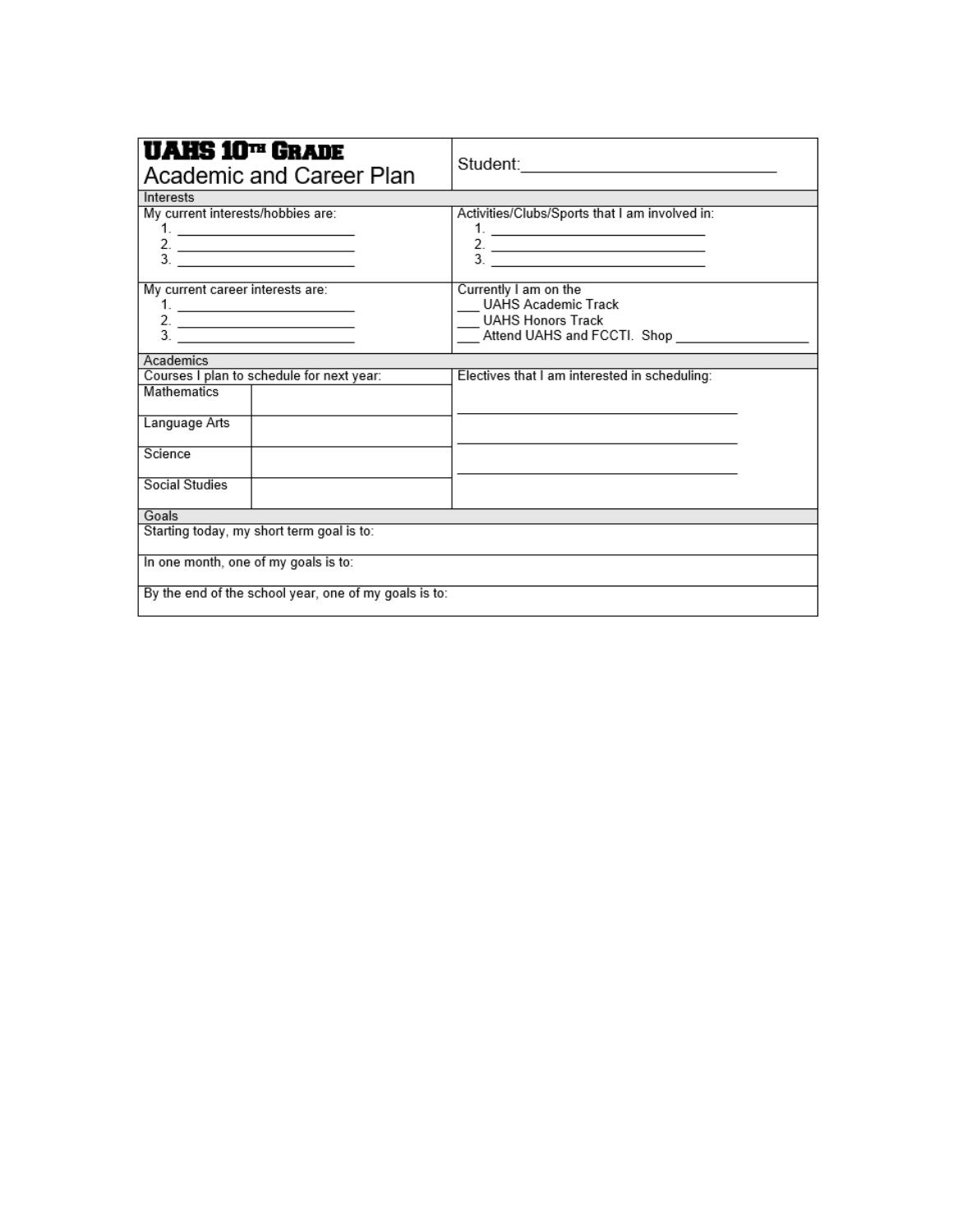# 11<sup>th</sup> GRADE

*As juniors, students will complete their career acquisition documents and research paper. Students will also complete their career experience and their 11th grade academic and career plan.*

| 11 <sup>th</sup> Grade              |                        |                                             |  |
|-------------------------------------|------------------------|---------------------------------------------|--|
| <b>Evidence</b>                     | <b>Career Standard</b> | <b>Course</b>                               |  |
| <b>Career Acquisition Documents</b> | 13.2                   |                                             |  |
| <b>Research Paper</b>               | 13.2                   | Junior year language arts course            |  |
| <b>Career Experience (Work,</b>     | 13.1                   | Off Campus                                  |  |
| <b>Volunteer, Job Shadow)</b>       |                        |                                             |  |
| 11 <sup>th</sup> Grade Academic and | 13.1                   | Guidance directed discussion in junior year |  |
| <b>Career Plan</b>                  |                        | language arts course                        |  |

| <b>Activity</b>                                    | <b>Description</b>                                                                                                                                                                                                                                                                                                                                                                                                                                                                                                                                                                                                            |
|----------------------------------------------------|-------------------------------------------------------------------------------------------------------------------------------------------------------------------------------------------------------------------------------------------------------------------------------------------------------------------------------------------------------------------------------------------------------------------------------------------------------------------------------------------------------------------------------------------------------------------------------------------------------------------------------|
| <b>Career Acquisition Documents</b>                | Create a cover letter, resume, reference list, and thank you letter.                                                                                                                                                                                                                                                                                                                                                                                                                                                                                                                                                          |
| <b>Research Paper</b>                              | Complete a research paper on a topic that is relevant to their career<br>choice.                                                                                                                                                                                                                                                                                                                                                                                                                                                                                                                                              |
| Career Experience                                  | Students will complete a career experience in the field of their<br>choosing. The experience will be comprised of work, volunteering, or<br>job shadowing under the direction of a mentor that is approved by the<br>senior project coordinator. The experience must consist of at least 15<br>hours and be of a worthwhile nature. In order to complete the career<br>experience, students must coordinate with a supervisor who will<br>oversee and verify the experience. Students must also complete a<br>career experience log that is to be turned into their quidance<br>counselor by the end of the third nine weeks. |
| 11 <sup>th</sup> Grade Academic and<br>Career Plan | Complete a plan that includes interests, academics, and post-<br>secondary plans.                                                                                                                                                                                                                                                                                                                                                                                                                                                                                                                                             |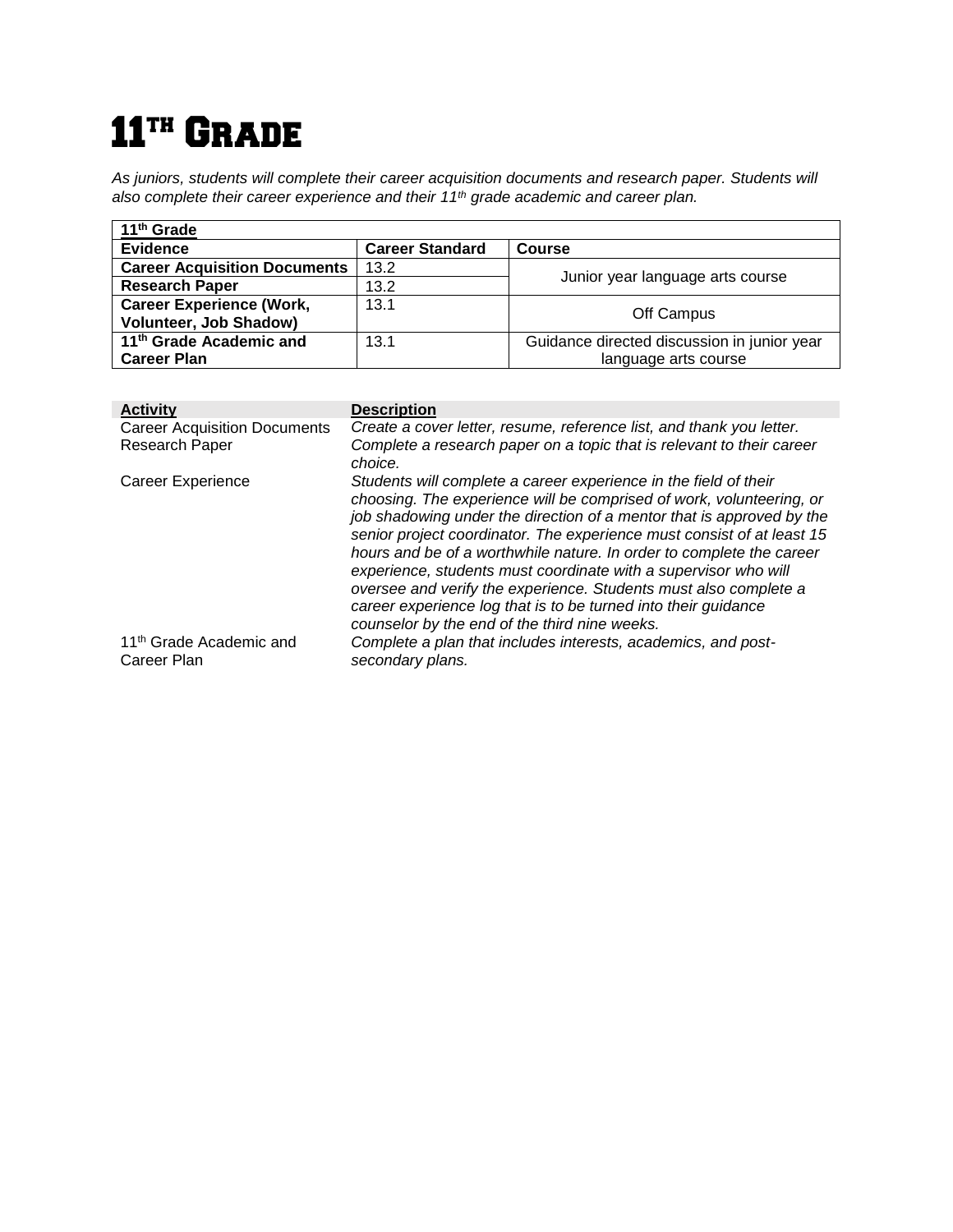### **Research Paper- Career Paper**

For the next two weeks you will be working on a research paper for this class. I will explain each step of the process and how to complete them. If you follow each step and complete the required work on time, this will be an easy process. Your papers need to be 4 pages long including the Works Cited page.

| Research steps                                                                            | Due date |
|-------------------------------------------------------------------------------------------|----------|
| Step 1- Identifying a topic (Your career)                                                 |          |
| Information from the following sources:                                                   |          |
| -Pa Career Link                                                                           |          |
| -Pa Career Zone                                                                           |          |
| -Bureau of Labor Statistics                                                               |          |
| 1 book                                                                                    |          |
|                                                                                           |          |
| Step 2- Reading your research                                                             |          |
| Outline<br>$\bullet$                                                                      |          |
| Notecards                                                                                 |          |
| Using highlighters and taking side notes                                                  |          |
| Step 3- Introductory and thesis statement                                                 |          |
| Attention getter<br>$\bullet$                                                             |          |
| -Tell a story                                                                             |          |
| -Statistics                                                                               |          |
| -Quote, Perspective                                                                       |          |
| -Rhetorical questions                                                                     |          |
| -Background information, definition                                                       |          |
| Thesis statement<br>$\bullet$                                                             |          |
| -Must include the career you are researching                                              |          |
| Step 4- Body paragraphs                                                                   |          |
| Clear and well written topic sentence                                                     |          |
| Be sure to cite any quotes, statistics                                                    |          |
| Do not plagiarize<br>$\bullet$                                                            |          |
|                                                                                           |          |
| <b>Step 5- Conclusion</b>                                                                 |          |
| Restate your thesis (do not say in conclusion)                                            |          |
| Discuss if this a career you're still interested in or not interested in and<br>$\bullet$ |          |
| explain what influenced your decision                                                     |          |
| Be sure to support your answer with facts from your articles or your<br>$\bullet$         |          |
| book                                                                                      |          |
| <b>Step 6- Works Cited page</b>                                                           |          |
| Include all articles and book                                                             |          |
| Follow MLA style format<br>$\bullet$                                                      |          |
| -Alphabetical order                                                                       |          |
| -Hanging indent                                                                           |          |
| -Period at the end of each source                                                         |          |
|                                                                                           |          |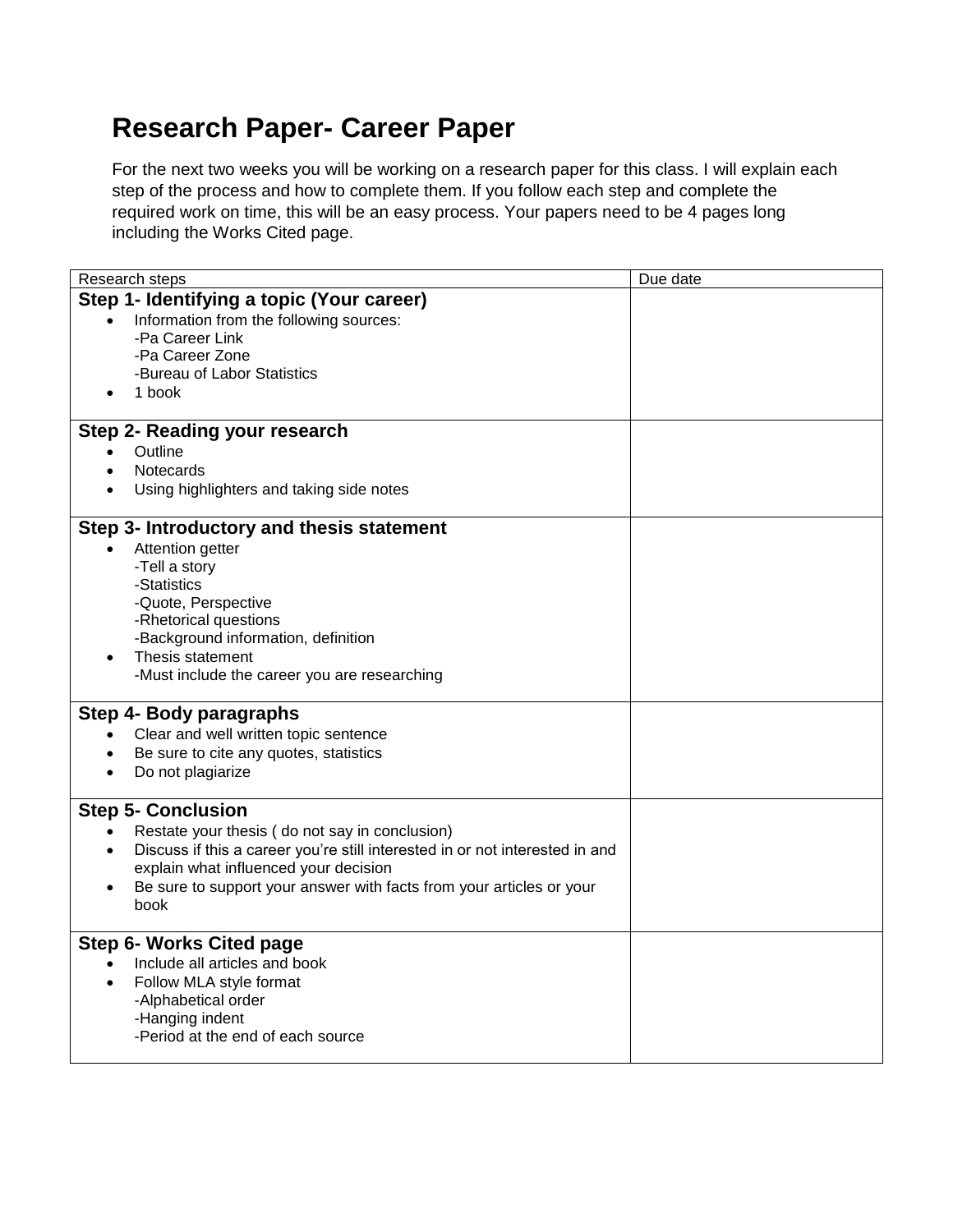| Step 7- Type your paper                                                              |  |
|--------------------------------------------------------------------------------------|--|
| Follow MLA style format<br>$\bullet$                                                 |  |
| -1" margins (top, bottom, left, right)                                               |  |
| -12 point, Times New Roman                                                           |  |
| -Header (last name, page #)                                                          |  |
| -Heading (use sample for format)                                                     |  |
|                                                                                      |  |
| Step 8- Turn paper in for grading                                                    |  |
| Order in which I want your materials turned in (do not staple your good<br>$\bullet$ |  |
| copy to the other items that need to be turned in)                                   |  |
| -Good copy (stapled)                                                                 |  |
| -Rough draft                                                                         |  |
| -Notes (outline, notecards)                                                          |  |
| -Research articles                                                                   |  |
|                                                                                      |  |
| I WILL NOT ACCEPT ANY PAPERS AFTER THE DUE DATE                                      |  |

It's very important that you turn your paper in on the due date because it's a big chunk of your grade. You will receive the following grades for this paper:

- 1. Double grade for the 9 weeks (research paper)
- 2. Single grade for materials (rough draft, notes, articles)
- 3. Final test for AC English 11 (20% of your overall grade)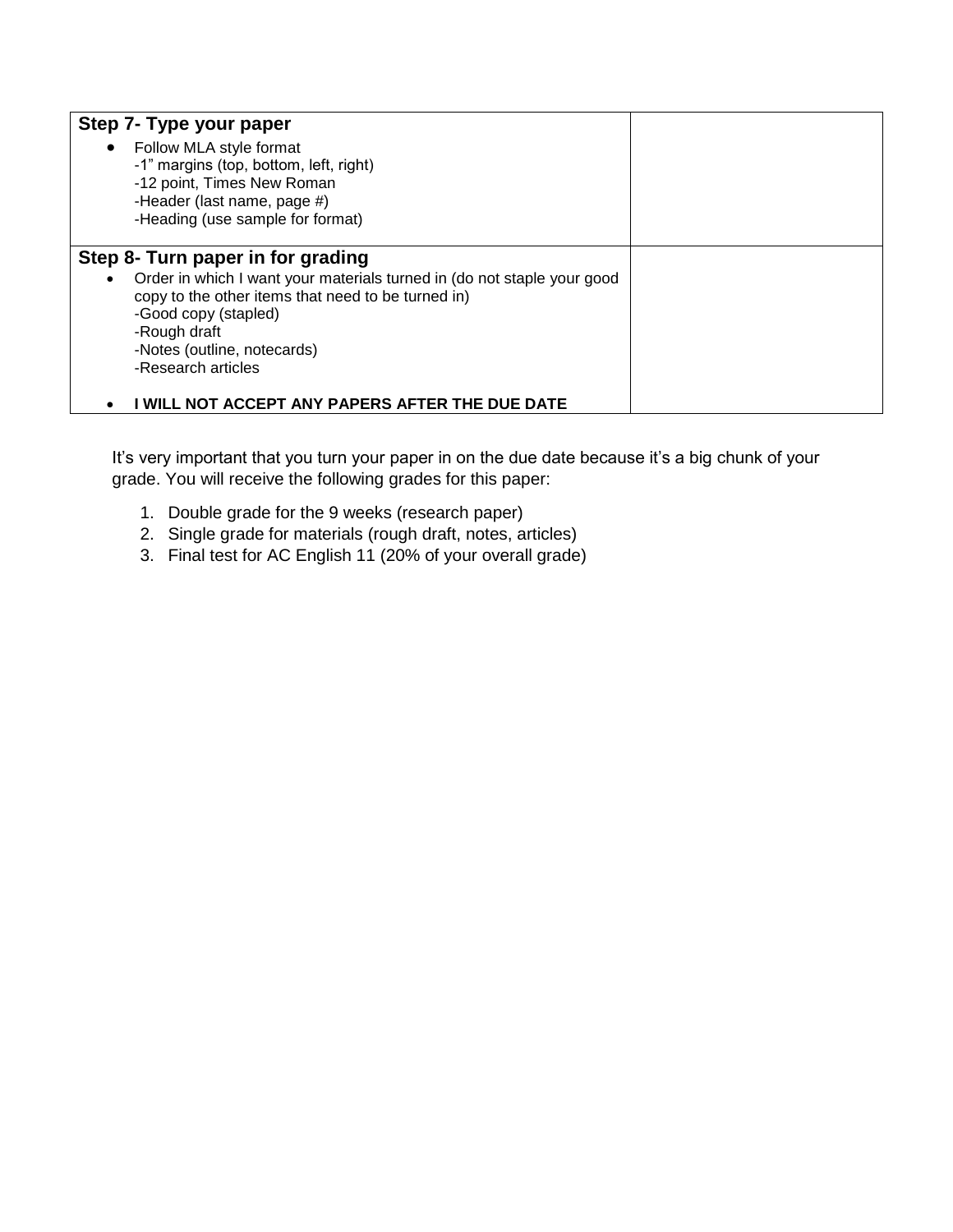|                   | <b>UAHS Senior Project</b><br><b>Career Experience Log</b> |  |
|-------------------|------------------------------------------------------------|--|
| <b>Student</b>    |                                                            |  |
| Career Experience |                                                            |  |
| Duration          |                                                            |  |
| Supervisor        |                                                            |  |

| Date | <b>Career Experience</b>            | Supervisor's<br>Verification |
|------|-------------------------------------|------------------------------|
|      |                                     |                              |
|      | <b>Career Experience Reflection</b> |                              |
|      |                                     |                              |
|      |                                     |                              |
|      |                                     |                              |
|      |                                     |                              |
|      |                                     |                              |
|      |                                     |                              |
|      |                                     |                              |

| Date | <b>Career Experience</b>            | Supervisor's<br>Verification |
|------|-------------------------------------|------------------------------|
|      |                                     |                              |
|      | <b>Career Experience Reflection</b> |                              |
|      |                                     |                              |
|      |                                     |                              |
|      |                                     |                              |
|      |                                     |                              |
|      |                                     |                              |
|      |                                     |                              |
|      |                                     |                              |
|      |                                     |                              |

*Your completed career experience log is due to your guidance counselor by the last day of the third nine weeks.*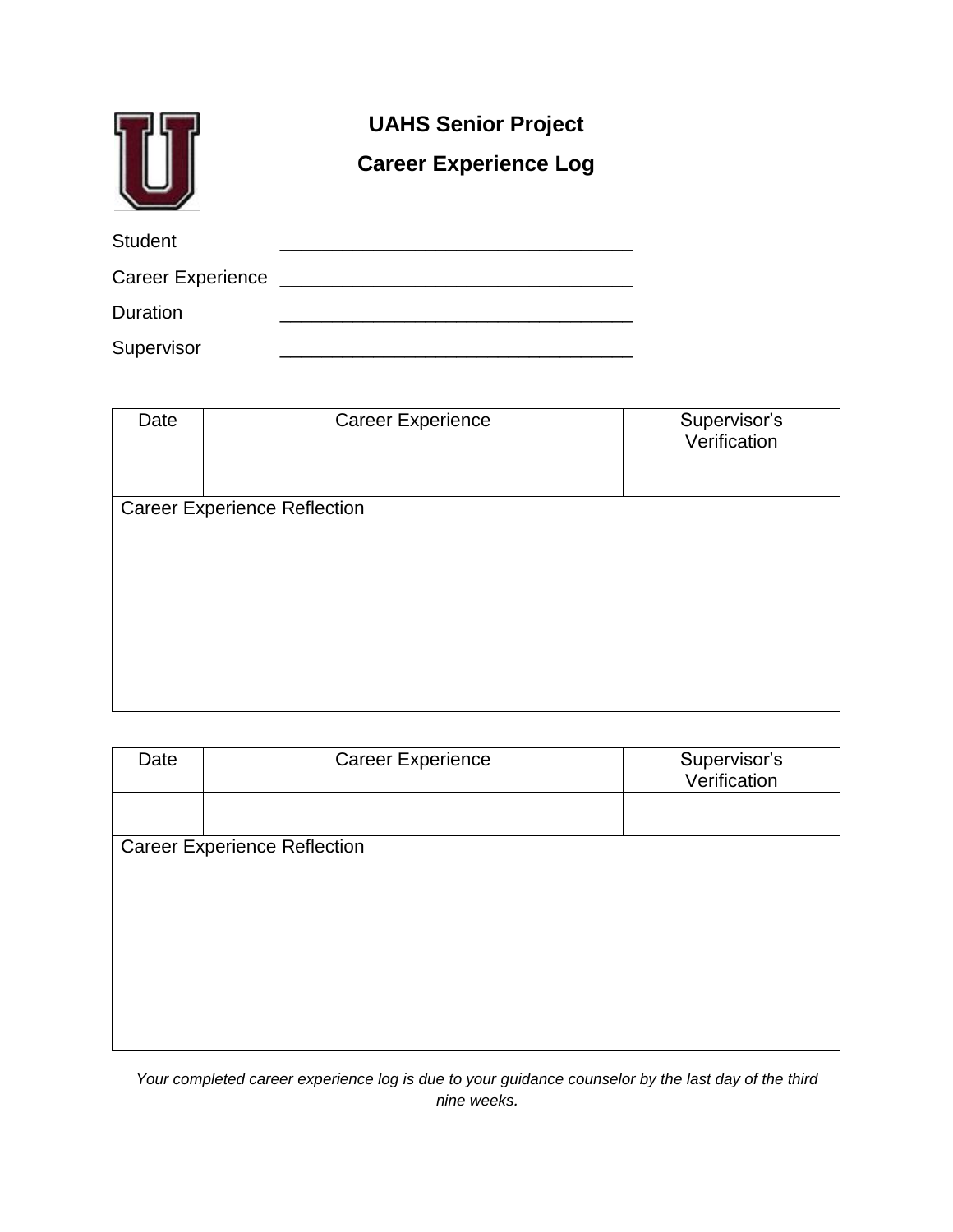| <b>UAHS 11TH GRADE</b><br>Academic and Career Plan                                             |                                                                   |  |  |
|------------------------------------------------------------------------------------------------|-------------------------------------------------------------------|--|--|
| Interests                                                                                      |                                                                   |  |  |
| My current career interests are:<br>$\frac{2}{3}$                                              | Activities/Clubs/Sports that I am involved in:<br>$\frac{2}{3}$ . |  |  |
| My post-secondary plans are:<br>4 year college<br>2 year community college<br>Technical School | Major or Certification that I would like to pursue:               |  |  |
| <b>FCCTI Certification</b>                                                                     | I plan to take:                                                   |  |  |
| Military                                                                                       | SAT<br>ACT<br>ASVAB                                               |  |  |
| Academics                                                                                      |                                                                   |  |  |
| Courses I plan to schedule for next year:                                                      | Electives that I am interested in scheduling:                     |  |  |
| <b>Mathematics</b>                                                                             |                                                                   |  |  |
| Language Arts                                                                                  |                                                                   |  |  |
| Science                                                                                        |                                                                   |  |  |
| <b>Social Studies</b>                                                                          |                                                                   |  |  |
| Senior Project Plans                                                                           |                                                                   |  |  |
| Career Experience Choice (field and type of experience):                                       |                                                                   |  |  |
| Research Paper Topic:                                                                          |                                                                   |  |  |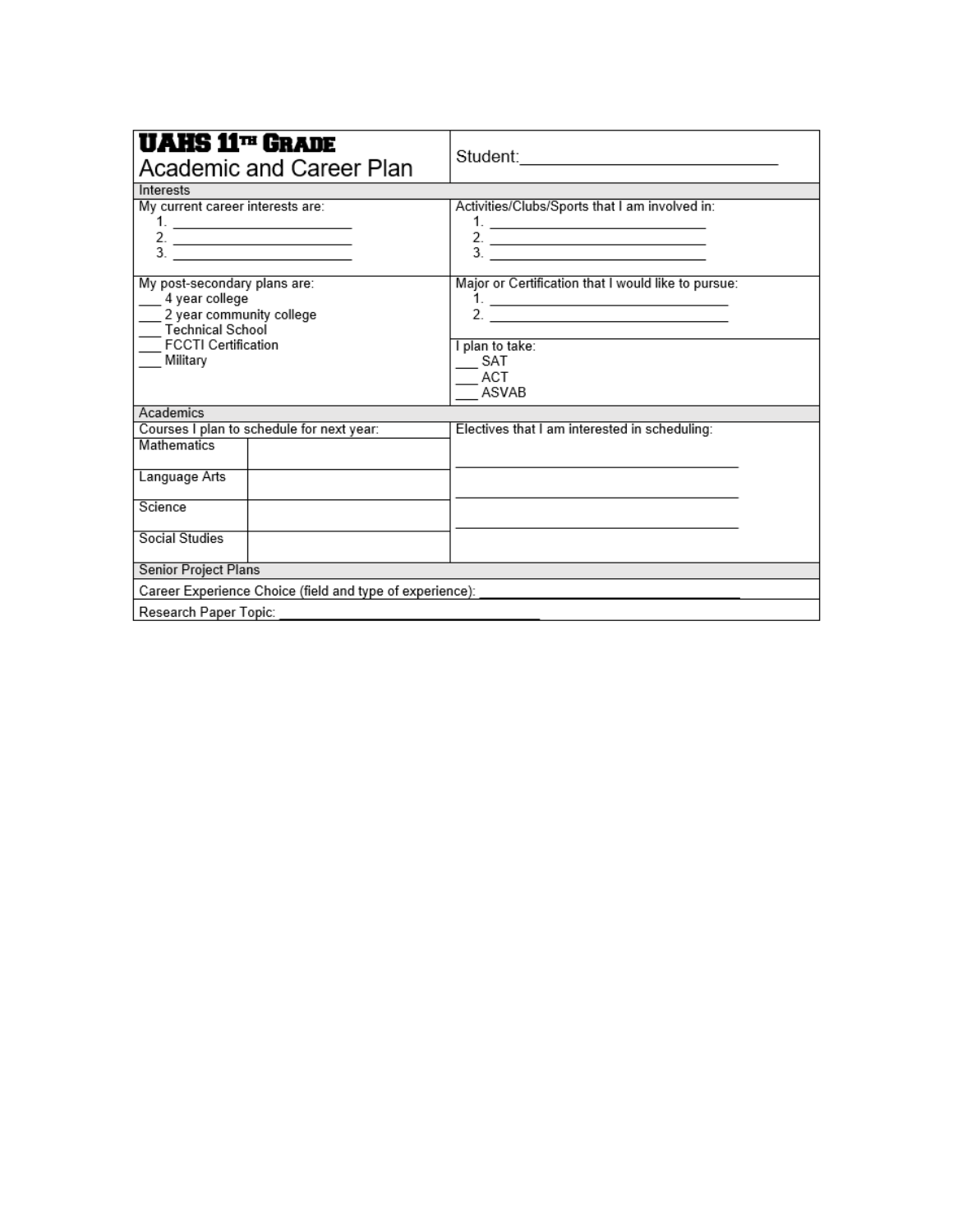# 12<sup>TH</sup> GRADE

*UAHS senior students will complete an essay reflecting on their senior project. Each senior completes a senior project presentation and their final academic and career plan detailing their post- graduation goals.*

| 12 <sup>th</sup> Grade             |                                                              |  |
|------------------------------------|--------------------------------------------------------------|--|
| <b>Evidence</b>                    | Course                                                       |  |
| <b>Reflective Essay</b>            |                                                              |  |
| 12th Grade Academic and            | Senior year language arts course                             |  |
| <b>Career Plan</b>                 |                                                              |  |
|                                    |                                                              |  |
| <b>Senior Project Presentation</b> | Senior year language arts course/senior project coordinators |  |

| <b>Activity</b>                                    | <b>Description</b>                                                                                                                                                                                                                                                             |
|----------------------------------------------------|--------------------------------------------------------------------------------------------------------------------------------------------------------------------------------------------------------------------------------------------------------------------------------|
| <b>Reflective Essay</b>                            | An essay reflecting on the career experience that was completed for<br>the senior project.                                                                                                                                                                                     |
| Senior Project Presentation                        | Students will present their completed senior project to a panel of<br>teachers. This presentation will include all of the components of the<br>senior project, a short presentation, and a mock interview pertaining<br>to the career that they have chosen for their project. |
| 12 <sup>th</sup> Grade Academic and<br>Career Plan | Complete a plan that includes interests, academics, and post-<br>secondary plans.                                                                                                                                                                                              |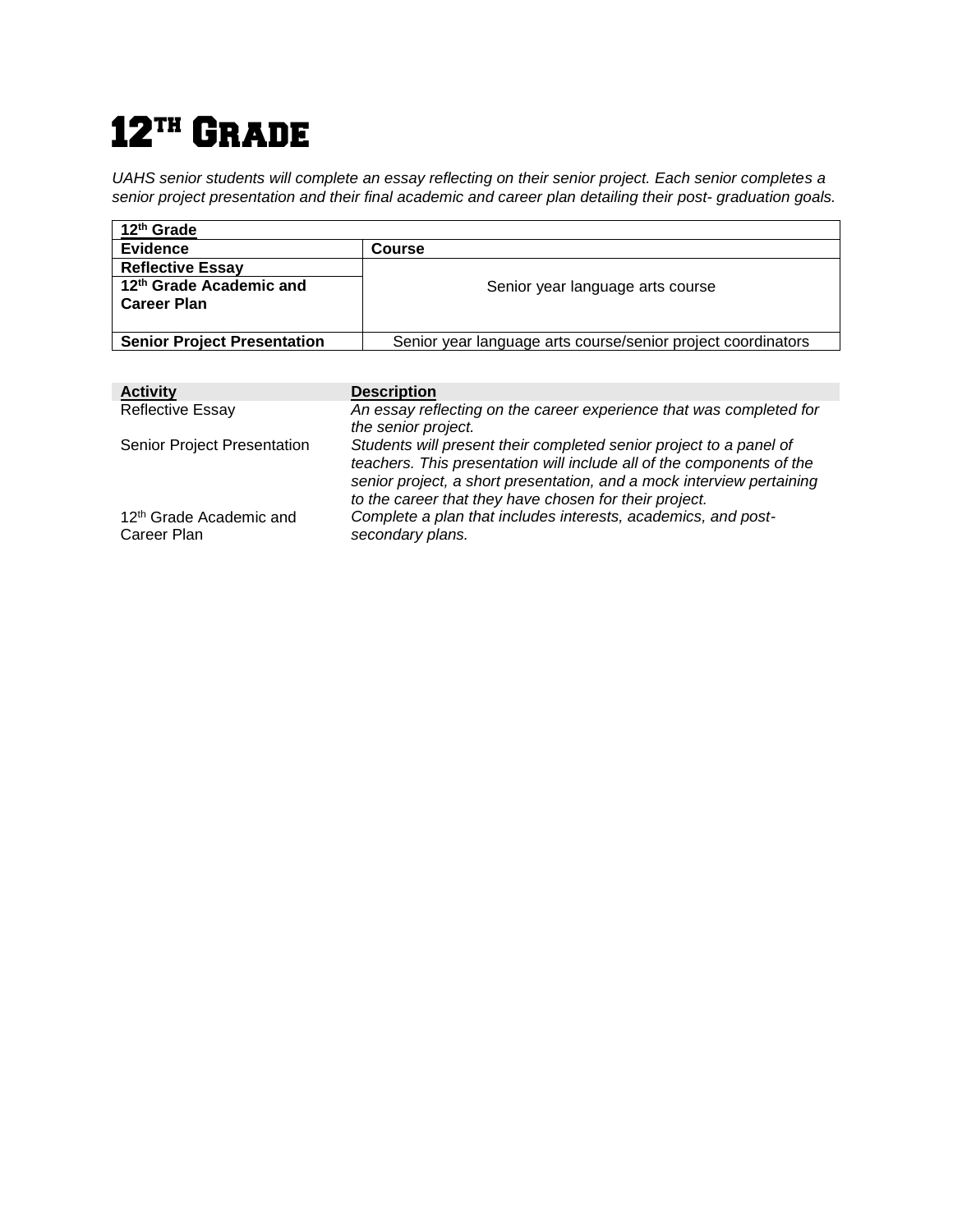

### **UAHS Senior Project Reflective Essay**

Your essay should be your reflections of your career experience. The project coordinators will read your essay during your exit interview and the essay must be included as a piece of your career portfolio.

Use the following format when composing your reflective essay:

- At least four paragraphs
- Typed
- Double spaced
- Use MLA style
- **U** Paragraph 1: Introduce the subject of the essay, in this case your thoughts concerning your career experience.
- **U** Paragraph 2: Describe your career experience. Why did you chose that specific experience? What specific duties did you complete and learn about during your experience? Who was your career experience supervisor?
- **U** Paragraph 3: Evaluate your career experience. What did you learn about the career? What is the biggest challenge in pursing this career? What would be the most rewarding part of choosing this career? Is this still a career that you are interested in pursuing? Why or why not?
- **U** Paragraph 4: Conclude your essay by restating what you have learned from this experience. How will your future be affected because of what you have learned?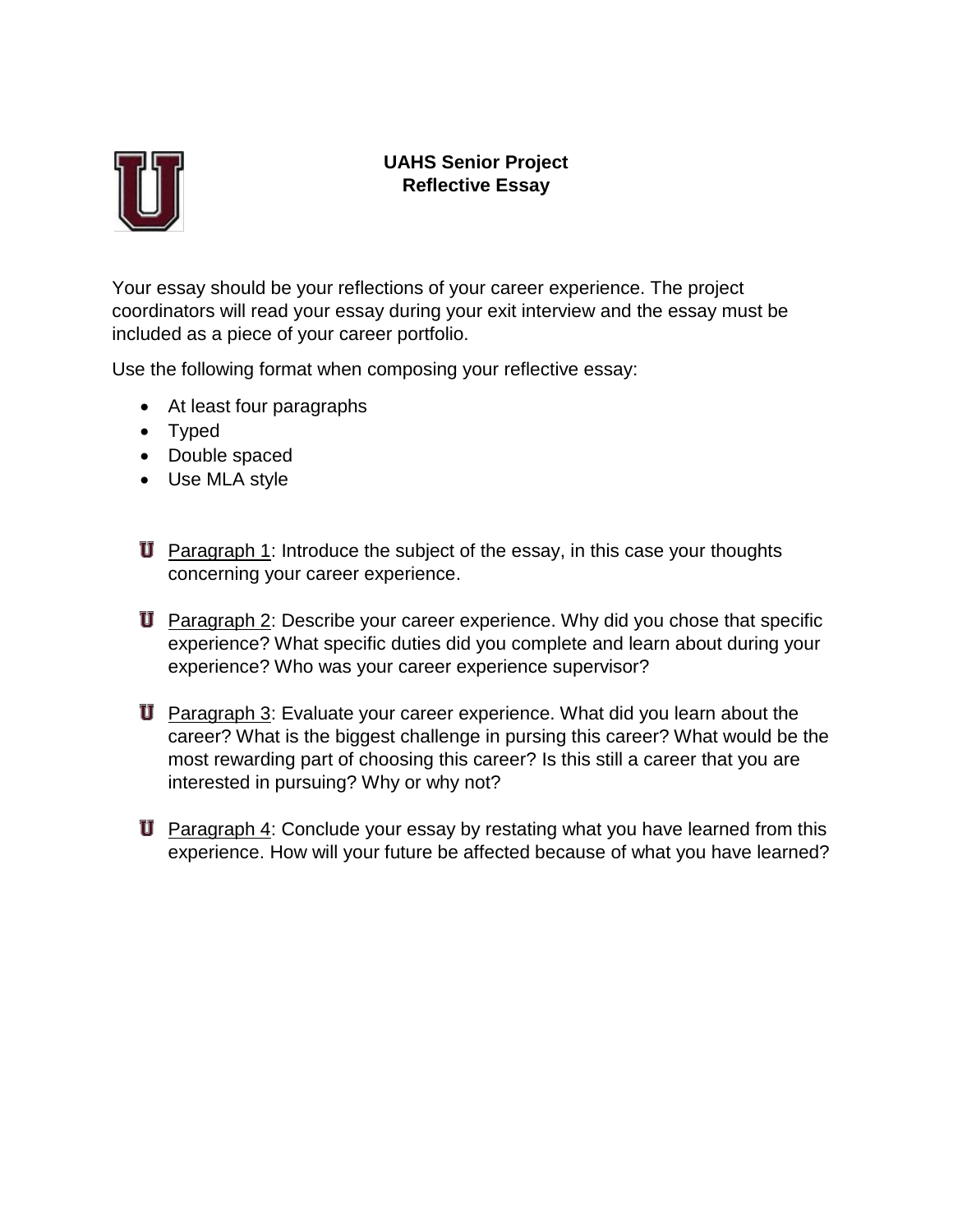

### **9 Questions: Senior Project Career Experience Exit Interview**

1. What was your most valuable or memorable lesson that you learned during your career experience? Why?

2. What skills have you now developed or sharpened most as a result of your career experience?

3. What parts of your career experience may you later pursue or use in a career or college life?

4. What did you learn about working with others?

5. If you had to do your career experience all over again, what would you have done differently?

6. What was the most difficult aspect of your career experience, and why?

7. What constructive feedback or advice do you have for your supervisor, younger students, or the coordinator?

8. What examples of career readiness have you accomplished? (SAT, ACT, ASVAB, NOCTI, FAFSA, Certification)

9. What other comments would you like to make on your career experience.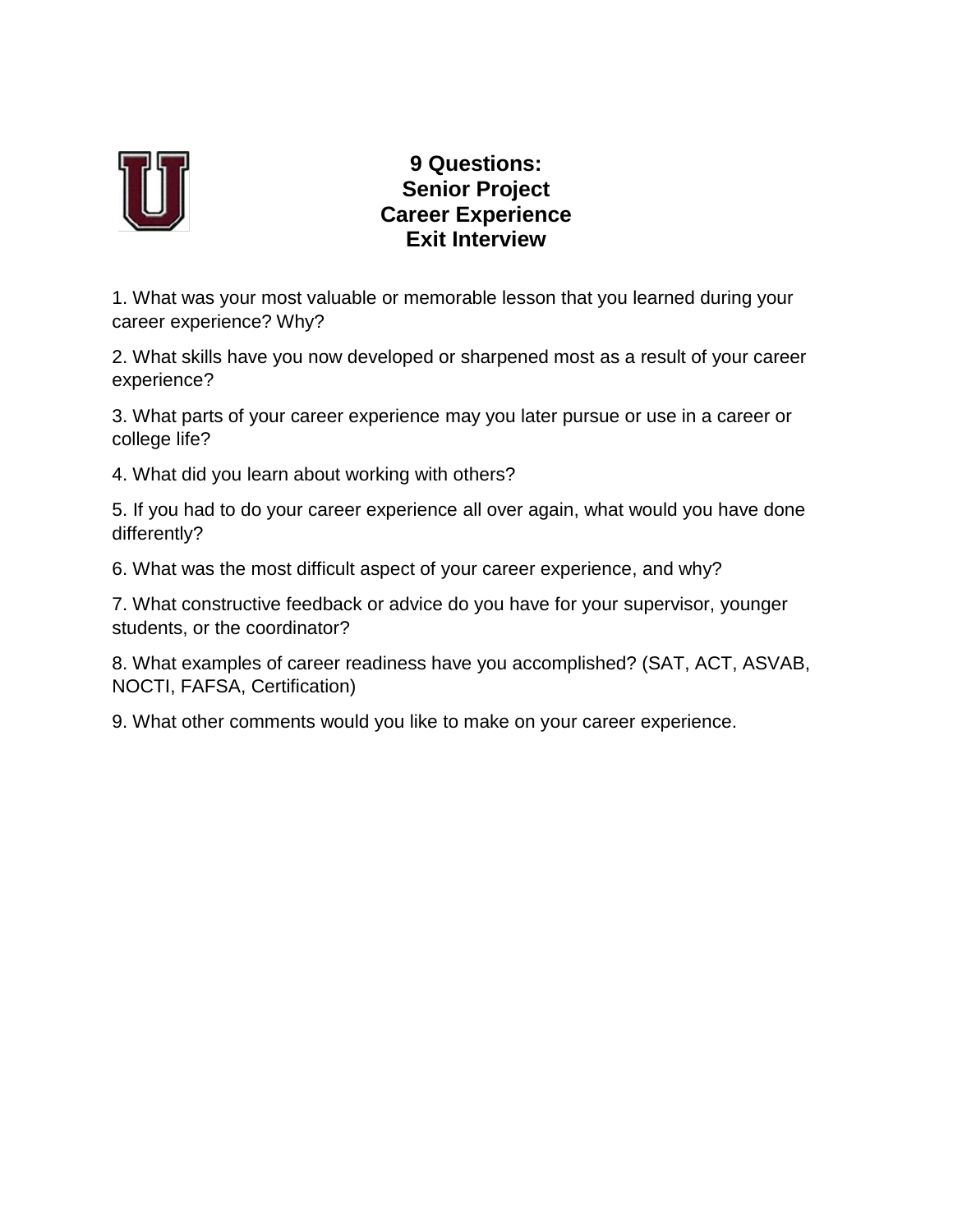

#### Uniontown Area School District Senior Project

#### **Career Experience**

#### Exit Interview Proficiency Rubric

| Student:                                                                                       | Evaluator:                                                                                                                                                              |                                                                                                                                                                                                                     |                                                                                                                                                                                           |                                                                                                                                                            |              |
|------------------------------------------------------------------------------------------------|-------------------------------------------------------------------------------------------------------------------------------------------------------------------------|---------------------------------------------------------------------------------------------------------------------------------------------------------------------------------------------------------------------|-------------------------------------------------------------------------------------------------------------------------------------------------------------------------------------------|------------------------------------------------------------------------------------------------------------------------------------------------------------|--------------|
| <b>Presentation Rubric</b>                                                                     | 2 Below Standard                                                                                                                                                        | 4 Approaching Standard                                                                                                                                                                                              | <b>6 Meets Standard</b>                                                                                                                                                                   | 8 Exceeds Standard                                                                                                                                         | <b>Total</b> |
| Professional<br>Portfolio                                                                      | The student has begun<br>initial development of a<br>portfolio but is missing<br>key components                                                                         | The student has the<br>foundation for a portfolio<br>but needs further<br>development                                                                                                                               | The student's portfolio<br>includes all the necessary<br>components of a quality<br>product                                                                                               | The student's portfolio includes<br>all the necessary components of<br>a quality product and a<br>professional appearance                                  | /8           |
| <b>Goals Bevond</b><br><b>High School</b>                                                      | The student has identified<br>post high school plans                                                                                                                    | The student has identified<br>and explores potential post<br>high school options                                                                                                                                    | The student clearly<br>communicated post high<br>school plans and preparation<br>for these plans                                                                                          | The student has demonstrated a<br>concrete vision and passion for<br>their post high school plans                                                          | /8           |
| Skills and training<br>received in high<br>school                                              | The student has made an<br>initial connection to the<br>skills and training needed<br>for their post high school<br>plan                                                | The student has<br>demonstrated an<br>awareness of the skills and<br>training needed for their<br>post high school plan                                                                                             | The student made a clear<br>connection between the skills<br>and training needed and their<br>post high school plans                                                                      | The student illustrated a clear<br>connection between the skills<br>and training needed and their<br>post high school plans                                | /8           |
| <b>Reflective</b><br>comments on the<br>high school<br>experience                              | The student made<br>minimal reflections on<br>their high school<br>experience                                                                                           | The student reflected on<br>their high school<br>experience, but not the<br>connection to life bevond<br>high school                                                                                                | The student connected their<br>high school experiences with<br>their post high school plans                                                                                               | The student illustrated a clear<br>connection between their high<br>school experiences and their<br>post high school plans                                 | 18           |
| <b>Clearly identified</b><br>next steps towards<br>reaching their<br>post-high school<br>plans | The student has<br>demonstrated initial<br>understanding of the next<br>steps of their career<br>readiness plan                                                         | The student has a general<br>awareness of the next<br>steps of their career<br>readiness plan                                                                                                                       | The student has<br>communicated a clear plan<br>and understanding of the<br>necessary next steps of their<br>career readiness plan                                                        | The student illustrated a clearly<br>articulated action plan to make<br>their post high school plans a<br>reality                                          | /8           |
| Presentation                                                                                   | The student's use of<br>voice, eve contact.<br>reliance on note cards.<br>appearance and poise<br>demonstrates the student<br>is not prepared for the<br>exit interview | The student's use of voice.<br>eve contact, reliance on<br>note cards, appearance<br>and poise demonstrates<br>the student is partially but<br>not well prepared and/or<br>not confident in their exit<br>interview | The student's use of voice.<br>eve contact, reliance on note<br>cards, appearance and poise<br>demonstrates the student is<br>well prepared and<br>comfortable with the exit<br>interview | The student's use of voice, eye<br>contact, reliance on note cards.<br>appearance and poise is at the<br>level of a confident and<br>experienced presenter | /8           |
| Question and<br><b>Answer Section</b>                                                          | The student's answers<br>lacked depth and/or clear<br>understanding of the<br>question                                                                                  | The student needed to<br>develop the answers<br>further and provide more<br>information                                                                                                                             | The student provided<br>thorough, reflective, and clear<br>responses                                                                                                                      | The student's answers were<br>thoughtful, reflective, and clearly<br>articulated                                                                           | /8           |

Overall Score \_\_\_\_\_\_\_/56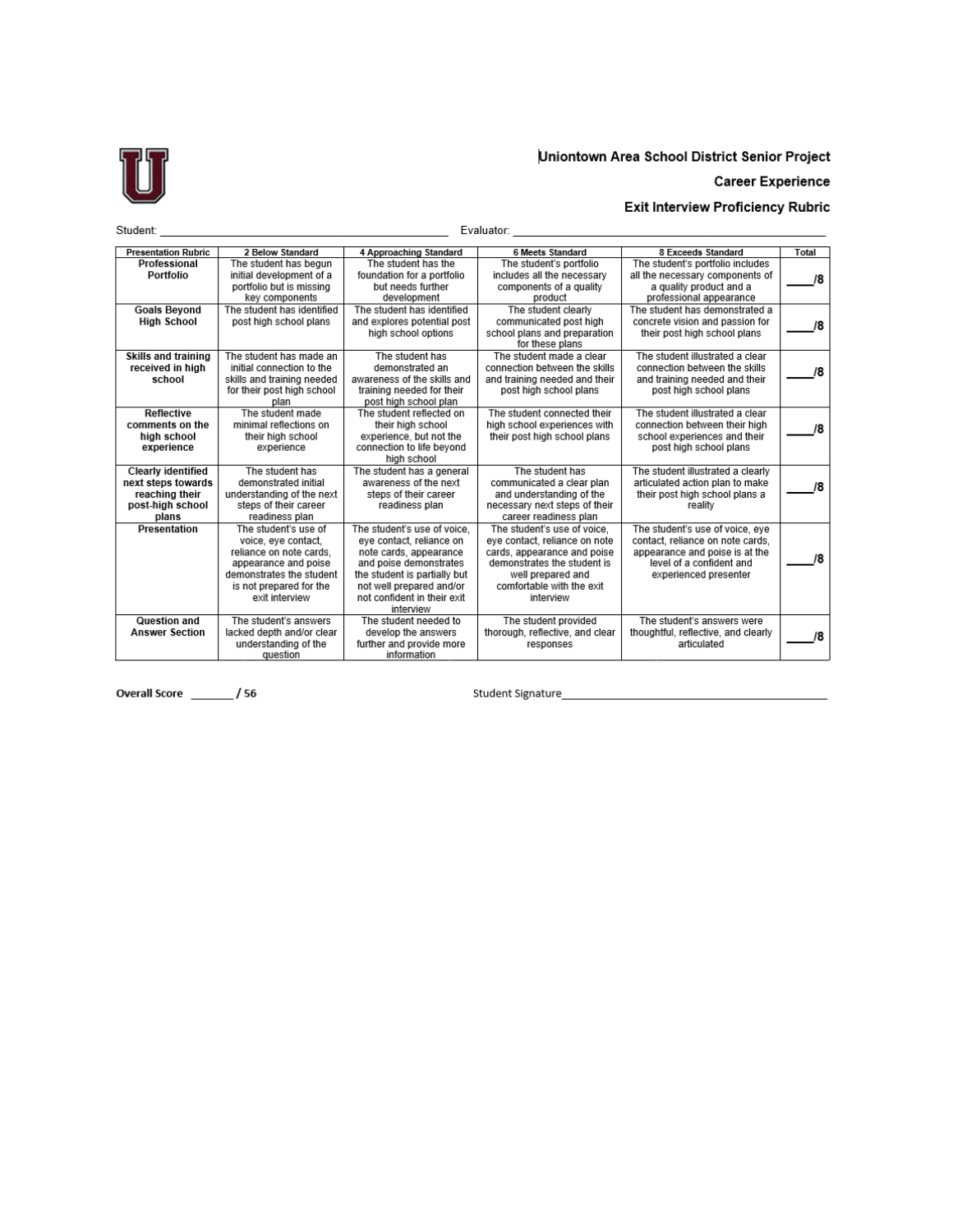| <b>UAHS 12TH GRADE</b><br>Academic and Career Plan                                                                                                                                                        |                                                                                                                                                                                                                                                                                                                                                                                                                                                                 |
|-----------------------------------------------------------------------------------------------------------------------------------------------------------------------------------------------------------|-----------------------------------------------------------------------------------------------------------------------------------------------------------------------------------------------------------------------------------------------------------------------------------------------------------------------------------------------------------------------------------------------------------------------------------------------------------------|
| Interests                                                                                                                                                                                                 |                                                                                                                                                                                                                                                                                                                                                                                                                                                                 |
| My current career interests are:<br>$\frac{2}{3}$ .                                                                                                                                                       | Major or Certification that I would like to pursue:                                                                                                                                                                                                                                                                                                                                                                                                             |
| Academics                                                                                                                                                                                                 |                                                                                                                                                                                                                                                                                                                                                                                                                                                                 |
| My post-secondary plans are:<br>4 year college<br>2 year community college<br>Technical School<br><b>FCCTI Certification</b><br>Military<br>I have completed a FAFSA (Financial Aid) form:<br>Yes<br>No   | I plan to take:<br>$\equiv$ SAT<br>ACT<br>ASVAB<br><b>NOCTI</b><br>I have taken the:<br>SAT<br><b>ACT</b><br>ASVAB<br>$-$ NOCTI                                                                                                                                                                                                                                                                                                                                 |
| Schools that I have or plan to apply to:<br>2. $\qquad \qquad$<br>$\overline{\phantom{a}}$ 3.<br>Scholarships I plan to apply for:<br><u>1. _________________________________</u><br>Senior Project Plans | I have created a profile on PA Careerlink:<br>Yes<br>No.<br>Jobs that I plan to apply for:<br>1. <u>_____________________________</u><br>2. $\frac{1}{2}$ $\frac{1}{2}$ $\frac{1}{2}$ $\frac{1}{2}$ $\frac{1}{2}$ $\frac{1}{2}$ $\frac{1}{2}$ $\frac{1}{2}$ $\frac{1}{2}$ $\frac{1}{2}$ $\frac{1}{2}$ $\frac{1}{2}$ $\frac{1}{2}$ $\frac{1}{2}$ $\frac{1}{2}$ $\frac{1}{2}$ $\frac{1}{2}$ $\frac{1}{2}$ $\frac{1}{2}$ $\frac{1}{2}$ $\frac{1}{2}$ $\frac{1}{2}$ |
| Senior Project Presentation Date:                                                                                                                                                                         |                                                                                                                                                                                                                                                                                                                                                                                                                                                                 |